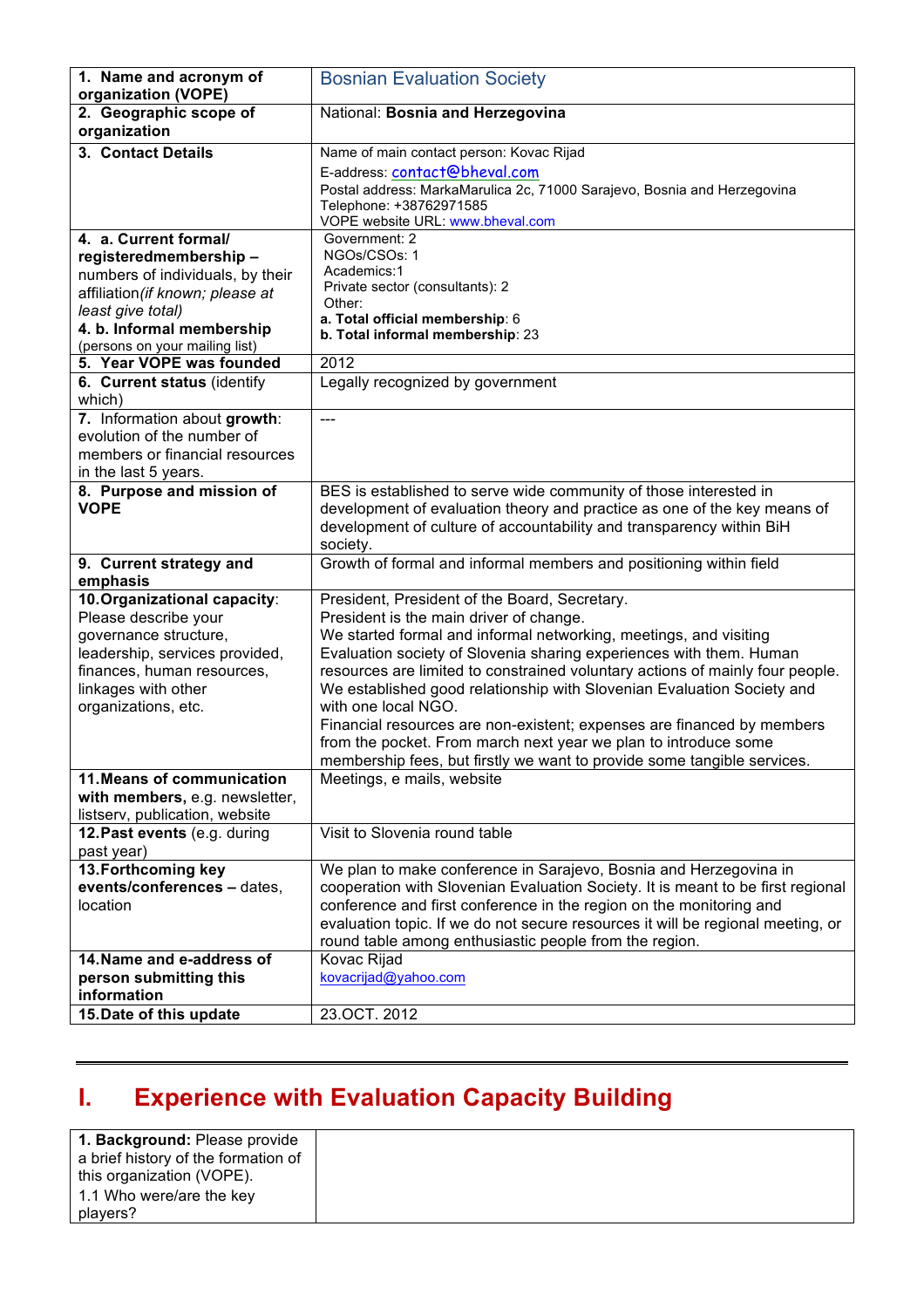| 1.2 How many members do you                                      |  |
|------------------------------------------------------------------|--|
| have on your governing board/                                    |  |
| committee?                                                       |  |
| 1.3What are the main existing                                    |  |
| strengths that your VOPE is                                      |  |
| trying to capitalize on?                                         |  |
| 1.4 What are the main challenges                                 |  |
| that your VOPE is trying to                                      |  |
| address?                                                         |  |
| 2. Organizational motivation:                                    |  |
| What were/are the driving forces                                 |  |
| of the VOPE and its historical                                   |  |
| development?                                                     |  |
| 3. Evaluation Capacity                                           |  |
| <b>Building: What has your VOPE</b>                              |  |
| done to promote evaluation                                       |  |
| (M&E) capacity?                                                  |  |
| 4. Context / target entities:                                    |  |
| More specifically, who are the                                   |  |
| persons or institutions your<br>organization seeks to influence  |  |
| (to strengthen evaluation                                        |  |
| capacity)? For example:                                          |  |
| 4.1 Technical capacities to                                      |  |
| supply quality evaluations,                                      |  |
| partnering with experts, local                                   |  |
| universities or others to                                        |  |
| provide training for                                             |  |
| members, etc.;                                                   |  |
| 4.2 Strengthening VOPE                                           |  |
| organizational capacity itself;                                  |  |
| 4.3 Enhancing the enabling                                       |  |
| environment for evaluation,                                      |  |
| including strengthening the<br>demand for and use of             |  |
| evaluations by policy                                            |  |
| makers;                                                          |  |
| 4.4 Influencing governmental                                     |  |
| policies related to evaluation,                                  |  |
| evaluation designs and                                           |  |
| implementation of M&E                                            |  |
| systems, etc.                                                    |  |
| 5. Public accountability: Is your                                |  |
| VOPE helping to strengthen                                       |  |
| oversight and transparency of                                    |  |
| government programs? If so, in                                   |  |
| what ways? Can you share any<br>success stories of evaluators or |  |
| others promoting public                                          |  |
| accountability?                                                  |  |
| 6. More specifically, what are                                   |  |
| some of the key themes for                                       |  |
| which you advocate? For                                          |  |
| example, are you promoting                                       |  |
| issues related to cultural                                       |  |
| sensitivity, equity, social justice,                             |  |
| empowerment, transformation,                                     |  |
| gender, environment, poverty? If                                 |  |
| so, please describe or attach                                    |  |
| relevant documents.                                              |  |
| 7. Methods: Experiences in                                       |  |
| strengthening skills of individual<br>members, by (for example): |  |
| organizing workshops led by                                      |  |
| local experts;                                                   |  |
|                                                                  |  |